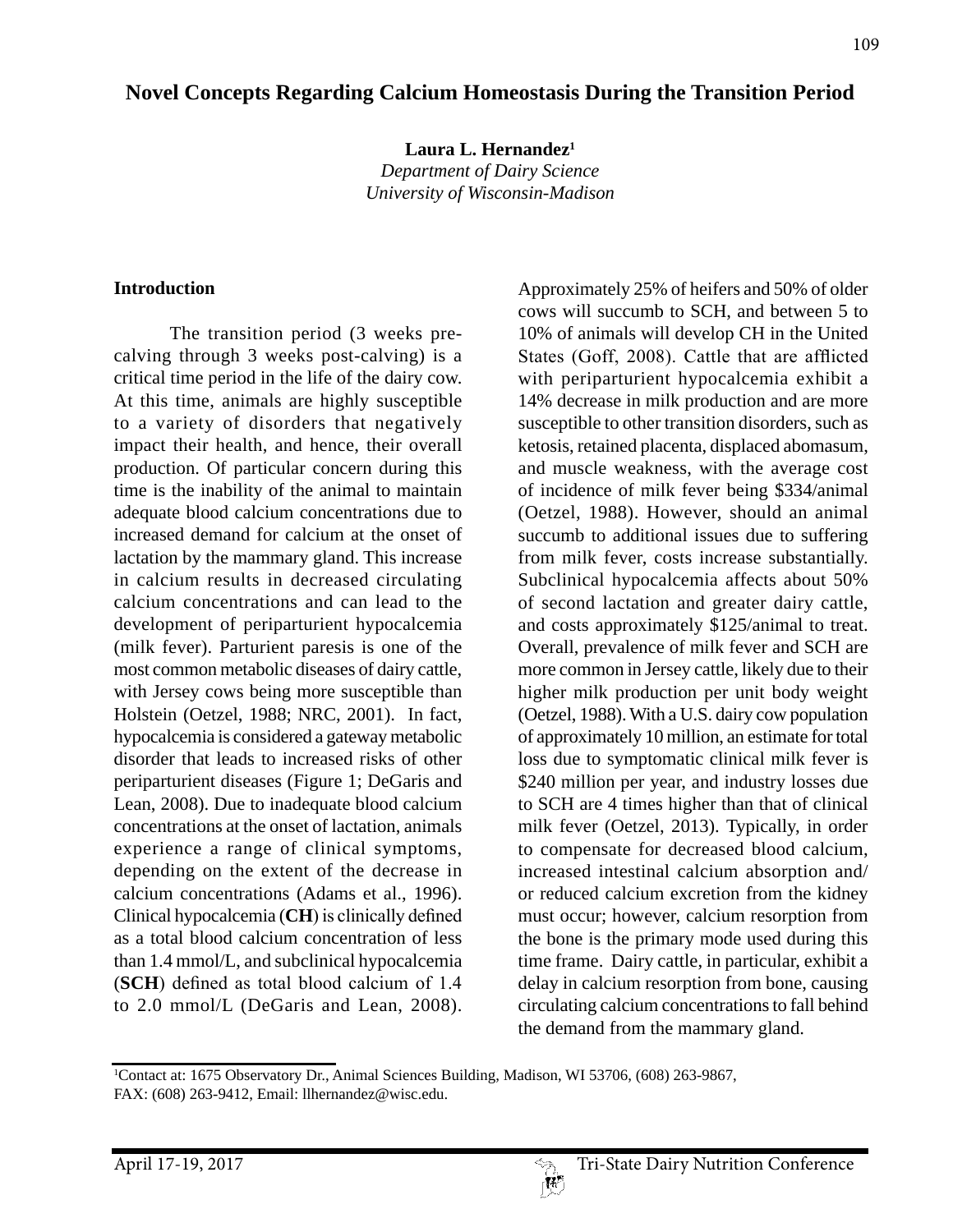The current working hypothesis in dairy cows is that increasing the interaction of parathyroid hormone (**PTH**) with its receptor on the bone tissue during late pregnancy can improve the dairy cow's ability to mobilize bone tissue at the onset of lactation (Goff, 2008). However, in other mammalian species, it has been elegantly demonstrated that a different hormone, parathyroid hormone related-protein (**PTHrP**), produced by the mammary gland during lactation is critical for increasing bone resorption during lactation (Wysolmerski, 2010). Recently, we have demonstrated that mammary serotonin (5-hydroxytryptamine) regulates induction of PTHrP (Hernandez et al., 2012). Manipulation of serotonin-induced PTHrP synthesis near the end of the pregnancy period could be critical in preventing the onset of hypocalcemia during the early lactation period. This is important because the early symptoms of milk fever often go undetected because they are short-lived. Data indicate that prevention of milk fever, rather than treatment, would save the dairy industry approximately \$140 million per year (http://www.animate-dairy.com/dcalciumdnutrition/index.html).

# **The Onset of Milk Production Drains Calcium Pools in Dairy Cows**

Colostrum and milk synthesis rapidly deplete calcium from the maternal circulation, and therefore, calcium must be mobilized from maternal bone to maintain adequate circulating concentrations. Circulating calcium concentrations are tightly regulated and controlled by several hormones including: Vitamin D, calcitonin, PTH, and PTHrP (Figure 2). Liberation of calcium from bone stores can only be triggered when circulating calcium concentrations dip below the animal's minimal threshold for calcium, via a classic negative feedback loop. Dietary calcium is insufficient to maintain maternal calcium homeostasis during milk synthesis. This is demonstrated by the fact that a dairy cow will lose 9 to 13% of her bone mass during the first 30 days of lactation. Bone loss during lactation is an evolutionary strategy of mammals used to support the cow, as well as the mammary glands' demand for calcium for milk synthesis (Wysolmerski et al., 1995; Wysolmerksi, 2010; Goff, 2014).

#### **The Mammary Gland Functions as an "Accessory Parathyroid Gland" During Lactation**

The mammary gland produces the hormone PTHrP, which binds to receptors on bone to drive bone resorption and liberate calcium into the systemic circulation (Wysolmerski et al., 1995; Wysolmerski, 2010). PTHrP is only produced by the mammary gland during lactation. The calcium sensing receptor (**CaSR**) present in the mammary epithelium plays a crucial role in controlling maternal calcium concentrations during lactation. CaSR is highly expressed in the mammary gland during lactation, compared to virgin and pregnant time periods (VanHouten et al., 2003). Mammary PTHrP production is responsible for the mobilization of calcium from the bone during lactation, rather than the typical endocrine regulator of bone, PTH (Wysolmerski et al., 1995; VanHouten, 2005; Wysolmerski, 2010; Wysolmerski, 2012). Our lab made a novel discovery that serotonin is essential for the liberation of calcium from bone during lactation to sustain maternal calcium homeostasis in rodent models. Specifically, serotonin induces PTHrP synthesis by the mammary gland (Hernandez et al., 2012; Laporta et al., 2014a, 2014b). Furthermore, we demonstrated that serotonin is critical for the expression of CaSR. This finding indicates that serotonin is crucial for mammary gland sensing of systemic calcium concentrations.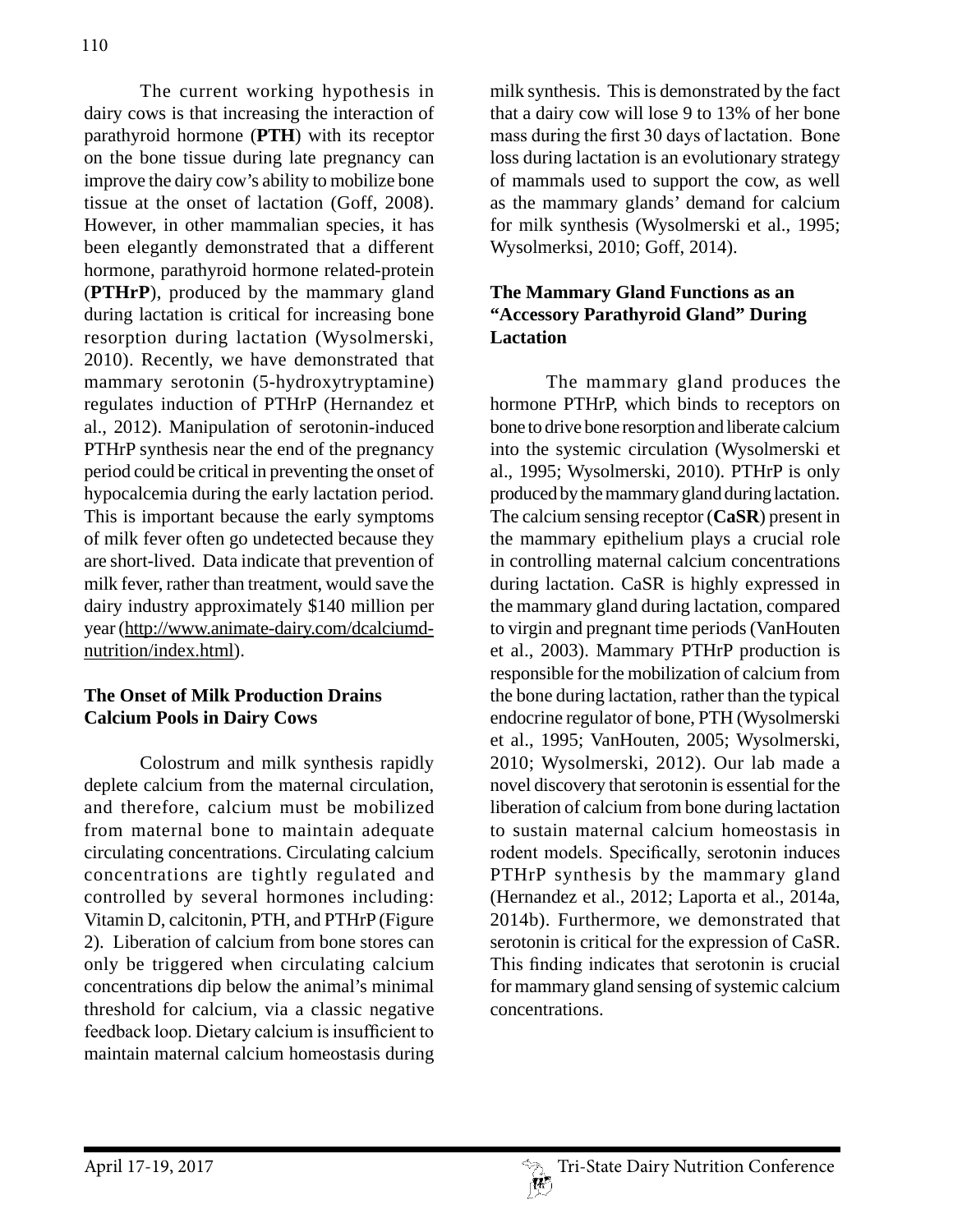#### **Mammary Gland Coordination With the Skeletal System Liberates Calcium During Lactation**

The skeletal system maintains its structural and functional roles via communication between two cell types, osteoblasts (**OB**), which are responsible for bone formation, and osteoclasts (**OC**), which are responsible for bone resorption, and thus calcium mobilization. PTH regulates this mechanism under nonlactating conditions. Research in humans and rodents has suggested that PTH action on bone is uncoupled during lactation (Wysolmerski, 2010; VanHouten and Wysolmerski, 2013). PTHrP signals through the same G-protein coupled receptor (**PTH1R**) as PTH on the OB to decrease OB cell proliferation and up-regulate genes responsible for OC differentiation during lactation. In rodents and humans, the mammary gland is the main source of PTHrP found in the circulation (Thiede, 1994; Wysolmerski et al., 1995; Wysolmerski, 2010; VanHouten and Wysolmerski, 2013). Mammary-derived PTHrP, not PTH, is the critical hormone responsible for induction of bone calcium mobilization during lactation (Wysolmerski et al., 1995).

# **Serotonin Regulates Mammary Gland Physiology During Lactation**

Serotonin is synthesized in numerous tissues throughout the body and brain and is incapable of crossing the blood-brain barrier. Serotonin is synthesized from the amino acid L-tryptophan in a 2-step process. The first step is production of 5-hydroxytryptophan (**5-HTP**) via the rate-limiting enzyme, tryptophan hydroxylase (**TPH**). The second step is the conversion of 5-HTP to serotonin by aromatic amino acid decarboxylase (Wang et al., 2002). TPH1 is the rate-limiting enzyme for serotonin production in non-neuronal tissues, while TPH2 is used to produce serotonin in neuronal tissues.

Our laboratory and others have shown that serotonin regulates milk protein gene expression, as well as the disassembly of tight junctions that occurs during the involution process (Matsuda et al., 2004; Stull et al., 2007; Hernandez et al., 2008; Pai and Horseman, 2008). Furthermore, we have shown that the mammary gland expresses a unique pattern of serotonin receptors in rodent, bovine, and human mammary epithelium (Hernandez et al., 2009; Pai et al., 2009). The epithelial component of the bovine mammary gland expresses at least 5 serotonin receptor isoforms (5-HT1B, 2A, 2B, 4, and 7; Hernandez et al., 2009). Our lab determined that the 5-HT2B receptor subtype modulates serotonin's regulation of PTHrP production within the mammary gland in a rodent model (Hernandez et al., 2012; Laporta et al., 2013a; Laporta et al., 2014a,b). We also confirmed that circulating serotonin concentrations postpartum are positively correlated with circulating calcium concentrations on the first day of lactation in dairy cows (Laporta et al., 2013b). Furthermore, we showed that serotonin activates expression of various calcium pumps and transporters in the mammary gland to stimulate transport of calcium from blood to milk during mouse lactation (Laporta et al., 2014a). Calcium transport into the mammary gland is thought to occur through the calcium influx channel (**ORAI1**) and subsequent pumping into the milk by the apical plasma membrane calcium ATPase (**PMCA2**; Cross et al., 2014).

Current research in humans and rodents implicates PTHrP in the regulation of maternal calcium homeostasis during lactation. Our laboratory has demonstrated the necessity of serotonin for regulation of calcium transport in the mammary gland during lactation. Furthermore, we have demonstrated that serotonin is necessary for the production of mammary PTHrP during lactation. Mammary PTHrP is critical to the mobilization of calcium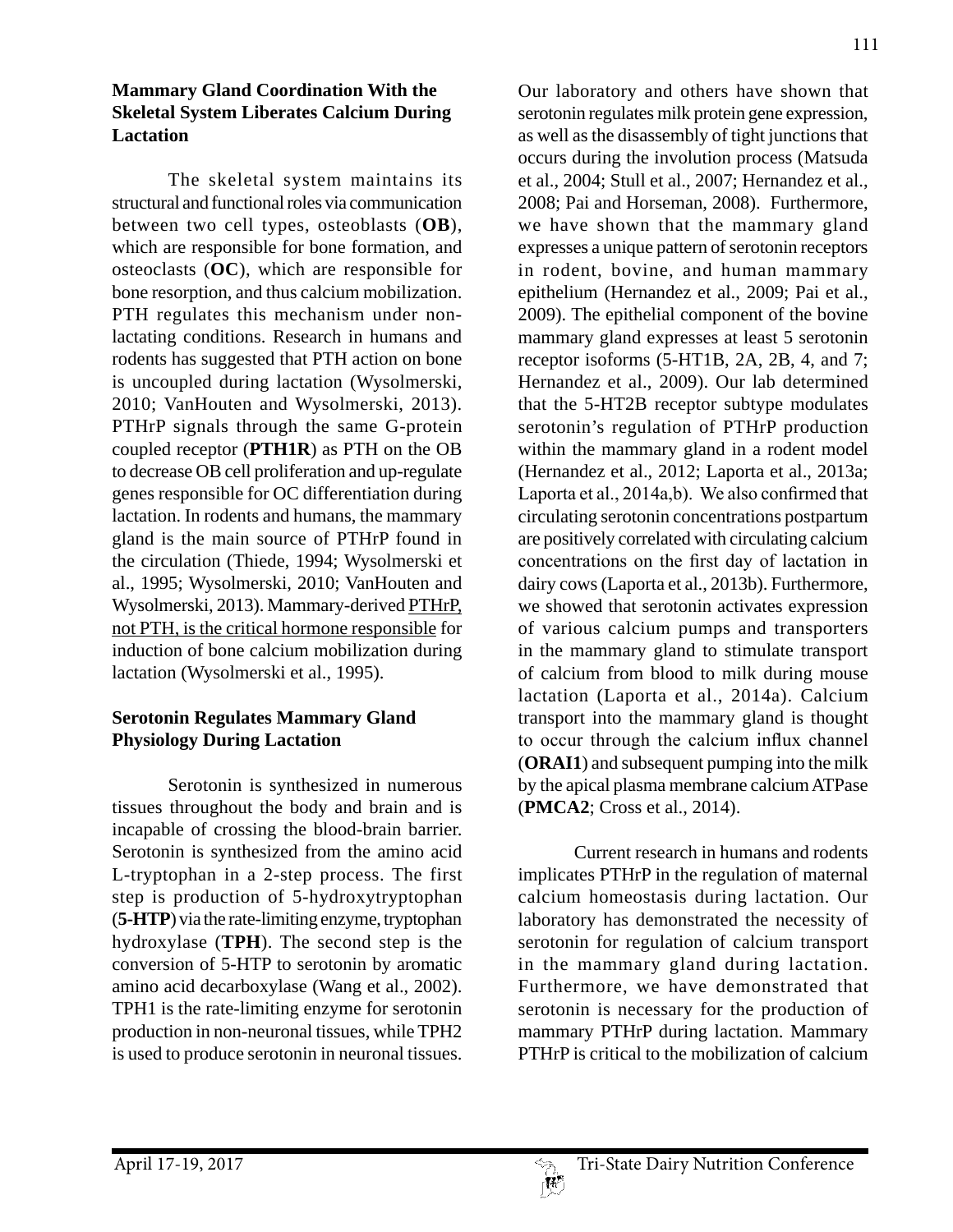from bone tissue to support lactation. Therefore, delineation of the mechanisms regulating the mammary gland serotonin-PTHrP axis in the dairy cow could lead to development of novel therapeutic interventions to reduce the incidence of SCH and CH in the U.S. dairy cow population.

# **Can We Use Serotonin to Improve Calcium Homeostasis During Lactation?**

Our laboratory recently demonstrated that serotonin is necessary for mammary PTHrP synthesis in lactating rodents and mammary epithelial cells grown in lactogenic culture (Hernandez et al., 2012; Laporta et al., 2013a; Horseman and Hernandez, 2014). We also demonstrated that supplementation of a serotonin precursor, 5-HTP, to rats during the transition from pregnancy to lactation increased postpartum circulating serotonin, PTHrP, and calcium concentrations, and also increased total calcium content in milk (Laporta et al., 2013a). Furthermore, we observed increased osteocyte numbers in the femurs collected from rats supplemented with 5-HTP, indicating this response was due to bone calcium mobilization. These findings led us to perform several experiments in dairy cows in order to evaluate the utility of these findings in rodents to dairy cows.

In order to evaluate the utility of the mammary serotonin-PTHrP axis in Holstein dairy cows, we performed several observational studies. We have observed that serotonin concentrations are dynamic over the course of a given lactation and decrease around the time of calving (day 0 to 2 of lactation), rebounding by approximately 10 days into lactation (Moore et al., 2015). The overall average serotonin concentration in dairy cows is approximately 1700 ng/ml. However, it should be noted that the concentrations fluctuate depending on stage of lactation. These results combined with our

rodent data support our hypothesis that serotonin and PTHrP are critical players in the regulation of calcium homeostasis in Holstein dairy cows.

### **Intravenous (Iv) Infusion Of 5-Htp in Late Lactation, Non-Pregnant, Multiparous Holstein Dairy Cows Increases Circulating Serotonin Concentrations and Alters Calcium Dynamics**

In order to demonstrate the role of serotonin in calcium homeostasis in dairy cows, we performed a preliminary experiment in which we infused 5-HTP intravenously for one hour daily for 4 days in late-lactation dairy cows at varying doses  $(0, 0.5, 1.0, \text{or } 1.5 \text{ mg/kg})$  to determine an optimum dose of 5-HTP necessary to produce significant changes in calcium. All 3 doses of 5-HTP increased circulating serotonin concentrations (Laporta et al., 2015) to a similar extent in the two hours after dosing, with concentrations returning to baseline concentrations observed in the saline controls by two hours after infusion. In addition to serotonin concentrations, we measured circulating total calcium concentrations following the same time course post-infusion. While initially counterintuitive, our data demonstrated that total calcium concentrations decreased in immediate response to 5-HTP treatments (Laporta et al., 2015). In order to determine where the circulating calcium was going after 5-HTP infusion, we measured urine calcium concentrations prior to the start of infusion and 2 hours after the end of the infusion. Our results indicate that there was a decrease in urine calcium output with higher doses of 5-HTP treatment.This suggests that calcium is not being lost into the urine. Therefore, we measured total calcium concentrations in the milk during the infusion periods and observed that the highest dose of 5-HTP increased total milk calcium concentrations. This supports the hypothesis that 5-HTP infusion causes transient hypocalcemia by increased calcium transport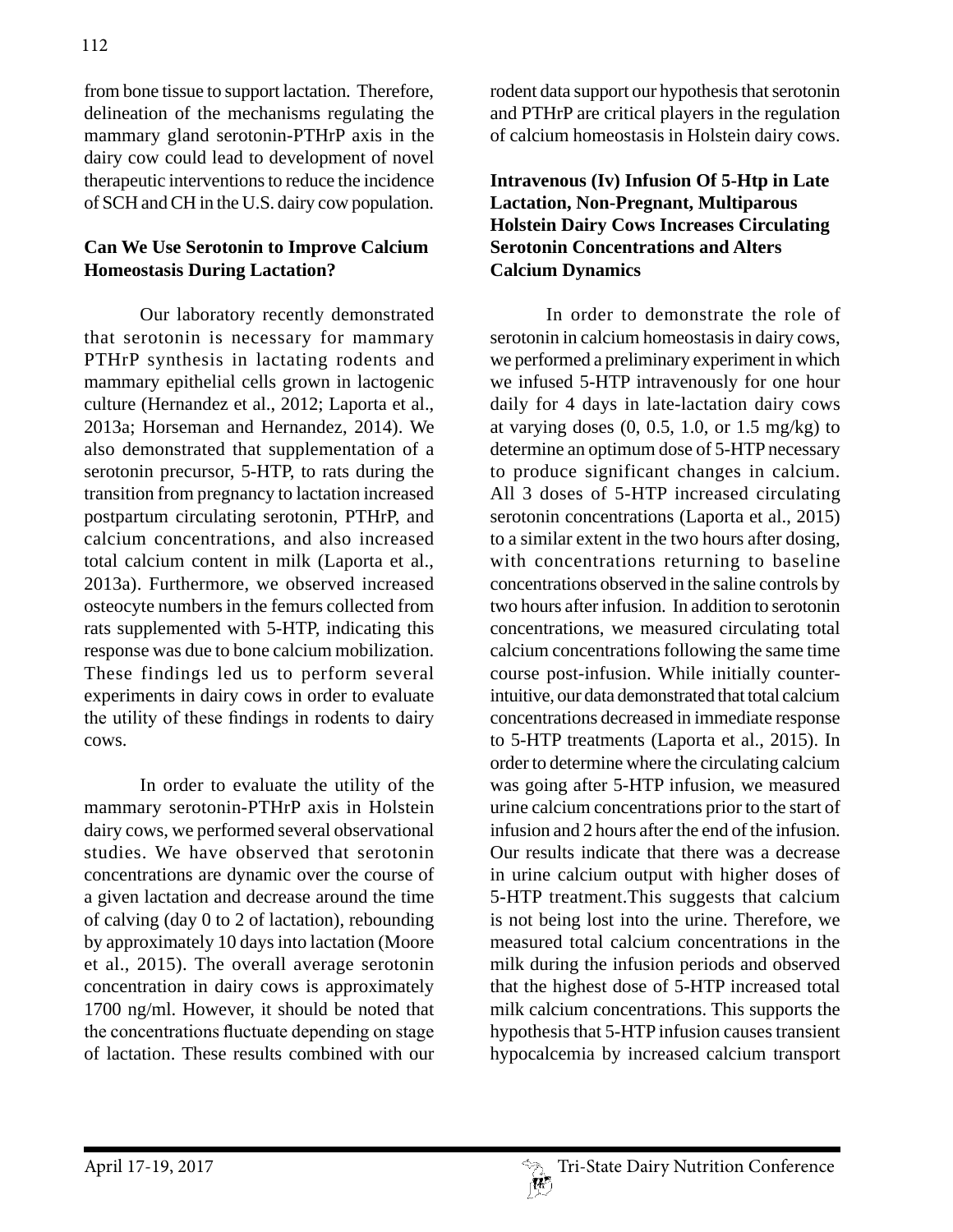into the mammary gland and subsequently into milk. Increased calcium transport into the mammary gland during lactation is critical for the stimulation of calcium mobilization from bone by PTHrP.

# **Use of 5-Htp Before Calving to Prevent Hypocalcemia: Is it Possible and are Breed Differences Present?**

In order to determine if elevating serotonin concentrations in pre-fresh dairy cows would result in increased post-calving calcium concentrations, we treated multiparous Holstein cows with daily IV infusions of 1.0 mg/kg of 5-HTP beginning 7 days before the estimated calving date until calving. Our data demonstrates that intravenous infusions of 5-HTP precalving increased post-calving total calcium concentrations compared to saline treated controls (Weaver et al., 2016). Furthermore, we measured deoxypyridinoline (**DPD**), a marker of OC activity and therefore bone resorption, in the urine. These data demonstrate that cows receiving 5-HTP before calving have increased bone resorption at calving. In other words, 5-HTP treatment pre-calving may improve postcalving calcium concentrations by increasing bone calcium resorption.We performed a similar study, using multiparous Holstein cows only, with our collaborator Dr. Rupert Bruckmaier in Switzerland using the common Swiss system for raising dairy cows, and the effects of 5-HTP on total calcium concentrations post-calving were similar to those seen in our Holstein cows (Hernandez-Castellano et al., 2017). Unpublished results from the study in Switzerland have also revealed that PTH is unaffected by 5-HTP during the transition period, which supports our working hypothesis that serotonin and PTHrP are responsible for coordinating bone mobilization during lactation (Hernandez-Castellano et al., unpublished results).

In order to examine if the serotonin-PTHrP-calcium was conserved across breeds, we tested the same hypothesis in multiparous Jersey cows in the same experiment on our research farm in order to be able to make breed comparisons. Interestingly, Jersey cows responded to 5-HTP differently than the Holstein cows. Jersey cows infused with 5-HTP had significantly decreased calcium concentrations prepartum, and then began to increase calcium concentrations at calving. This was in contrast to the control Jersey cows who did not reach their total calcium concentration nadir until 1 day postpartum (Weaver et al., 2016). Furthermore, Jersey cows treated with 5-HTP had higher concentrations of calcium in their milk compared to the saline treated cows, which was opposite to what was seen in the Holstein cows. These data indicate that serotonin positively impacts calcium homeostasis in both Holstein and Jersey cows, but the underlying mechanisms appear to be different and should be further investigated.

# **Interrelationship of a Negative Dietary Cation-Anion Difference (DCAD) Diet and serotonin**

Given that 5-HTP treatment precalving was capable of increasing post-calving calcium concentrations in Holstein cows, we wanted to determine if a common preventative treatment for SCH and CH, negative DCAD, controls calcium homeostasis via a serotonergic mechanism. To this end, we fed Holstein dairy cows a positive DCAD  $(+130 \text{ mEq/kg})$  or negative DCAD (-130 mEq/kg) diet for 21 days pre-calving. Upon analysis of circulating serotonin concentrations from 9 days pre-calving through 6 days post-calving, we determined that a negative DCAD diet increased circulating serotonin concentrations pre-calving, resulting in an improvement in post-calving calcium concentrations. Preliminary results from a study testing the hypothesis that 5-HTP and negative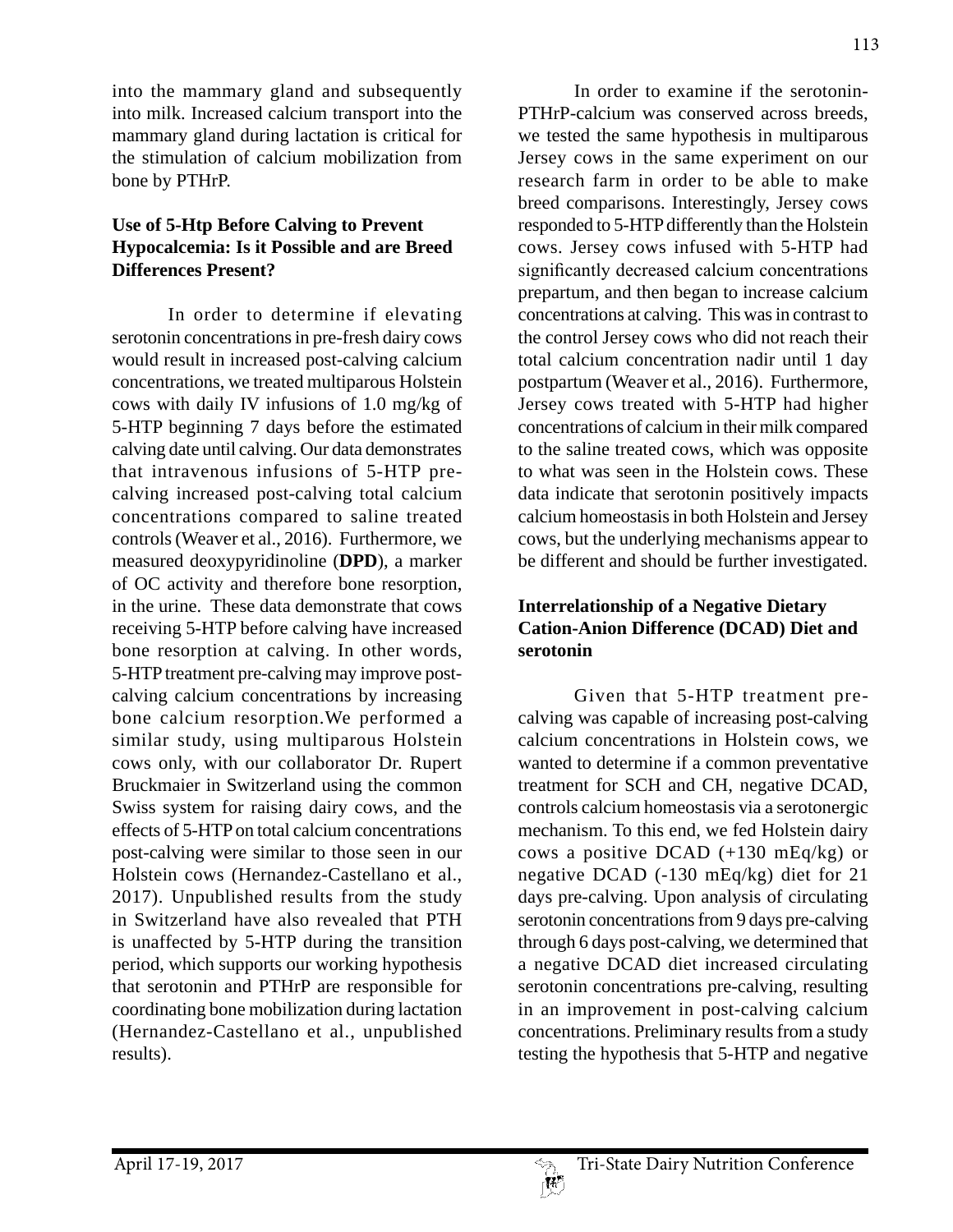DCAD diets have a synergistic effect on postcalving calcium concentrations indicate that the combination of 5-HTP treatment with a negative DCAD diet results in a large increase in postcalving ionized calcium concentrations.

# **Serotonin and Calcium: Which is the Cart or the Horse? Or are They in Their Own Feedback Loop?**

Recent efforts in our laboratory have focused on determining if serotonin is responsible for shuttling calcium into the mammary gland and other tissues during early lactation, or if decreased blood calcium concentrations are responsible for increasing serotonin concentrations to help restore calcium homeostasis in the circulation. We performed an experiment in dry, non-lactating dairy cows that were all fed a negative DCAD diet, but they were receiving 3 different levels of calcium in their diet (0.45%, 1.13%, and 2.02%) for 21 days. After the feeding periods were completed, all cows were subjected to a 5% ethylene glycol tetraacetic acid (**EGTA**) challenge. Our objective was to determine how cows responded to induction of a simulated hypocalcemia, and how quickly they recovered from the insult. Ionized calcium and serotonin concentrations were measured every 15 minutes until cows reached 60% of their initial ionized calcium (**Ca2+**) concentrations and at 0, 2.5, 5, 10, 15, 30, and every 30 minutes thereafter until 90% of initial Ca2+ was achieved. Our preliminary data analysis indicates that cows on the 2.02% calcium diet were more resistant to the hypocalcemic challenge, took longer to achieve the 60% target value, and recovered at the same rate as the cows on the 0.45% diet. Interestingly, the cows consuming 1.13% calcium reached 60% the fastest and took the longest to recover to 90%. Cows on the 0.45% diet reached the 60% induction at the same rate as the cows on the 1.13% calcium diet. Upon initial analysis of the

serotonin concentrations during the challenge period in these cows, we observed that cows fed 1.13% calcium had the highest concentrations of serotonin compared to the other 2 treatment groups. The cows on the lowest level of calcium had the lowest serotonin concentrations, and the cows in the high group were intermediate between the other 2 during the challenge. Additionally, all serotonin concentrations in these animals were elevated compared to those in the study by Moore et al. (2015). This is in line with the unpublished studies that feeding negative DCAD diets increase serotonin concentrations as well; however, these cows are also dry and non-pregnant. Finally, these data suggest that serotonin and calcium are potentially acting in a negative feedback loop to regulate blood calcium homeostasis, rather than one or the other driving the system. We have further evidence that this may be the case in vitro in a bovine mammary epithelial cell model where we have observed that PTHrP mRNA expression is increased by both serotonin and EGTA, but the combination results in the highest level of expression. Further research will be aimed at elucidating these mechanisms of action.

#### **Conclusion**

In conclusion, we have demonstrated that serotonin plays a critical role in regulation of maternal calcium transport, maternal calcium homeostasis, and mammary PTHrP production in the rodent. Furthermore, our rodent models indicate that the mammary gland is a significant source of serotonin during lactation. Our observational data in Holstein cows suggest that serotonin, PTHrP, and calcium are interrelated during the early days postpartum. Furthermore, our initial experiment exploring the effects of 5-HTP on maternal calcium homeostasis in late-lactation dairy cows supports the hypothesis that serotonin induces transient hypocalcemia by shuttling calcium into the mammary gland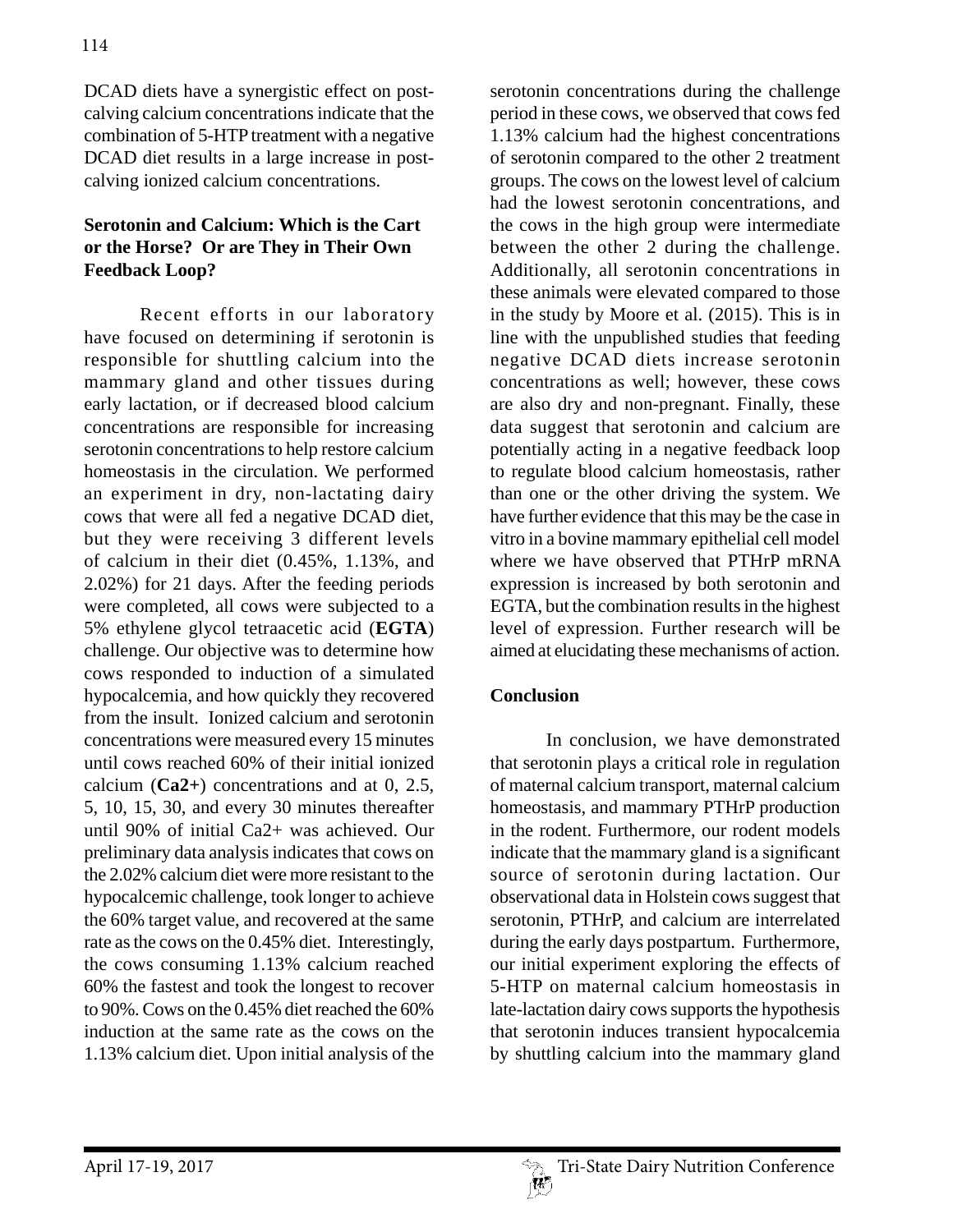in order to stimulate mammary production of PTHrP, and the elevated PTHrP is critical to stimulate bone calcium resorption. Treating prepartum Holstein dairy cows with 5-HTP resulted in improvement of post-partum calcium concentrations both on our research farm, as well as at the University of Bern in Switzerland, suggesting that the manipulation of the serotonergic axis is conserved across management styles. It also appears that Jersey cows respond differently to 5-HTP treatment, and further research should be directed to understanding their physiology as compared to Holstein cows. Using a current therapeutic intervention for prevention of SCH and CH in the dairy industry, feeding of a negative DCAD diet prepartum, resulted in increased circulating serotonin concentrations. Our preliminary data examining the interaction of 5-HTP and negative DCAD suggests that the 2 treatments together have a synergistic effect on increasing postcalving ionized calcium concentrations. Finally, our most recent data suggest the possibility that serotonin and calcium may be acting in a classic negative feedback loop to maintain blood calcium homeostasis. Together, these findings support the possibility that serotonin is a key player in the search for prevention and treatment of periparturient hypocalcemia in the transition dairy cow.

# **References**

Adams, R., V. Ishler, and D. Moore. 1996. Trouble-shooting milk fever and downer cow problems. DAS 96-27. IVE1f. PENpages 2890216: 1-7. Pennsylvania State University, University Park.

Cross, B.M., G.E. Breitwieser, T.A. Reinhardt, and R. Rao. 2014. Cellular calcium dynamics in lactation and breast cancer: From physiology to pathology. Am. J. Physiol. Cell Physiol. 306(6):C515-526.

DeGaris, P.J., and I.J. Lean. 2008. Milk fever in dairy cows: A review of pathophysiology and control principles. Vet. J. 176:58-69.

Goff, J.P. 2008. The monitoring, prevention, and treatment of milk fever and subclinical hypocalcemia in dairy cows. Vet. J. 176:50-57.

Goff, J.P. 2014. Calcium and magnesium disorders. Vet. Clin. North Am. Food Anim. Pract. 2:359-381.

Hernandez, L.L., C.M. Stiening, J.B. Wheelock, L.H. Baumgard, A.M. Parkhurst, and R.J. Collier. 2008. Evaluation of serotonin as a feedback inhibitor of lactation in the bovine. J. Dairy Sci. 91:1834-1844.

Hernandez, L.L., S.W. Limesand, J.L. Collier, N.D. Horseman, and R.J. Collier. 2009. The bovine mammary gland expressed multiple functional isoforms of serotonin receptors. J. Endocrinol. 203:123-131.

Hernandez, L.L., K.A. Gregerson, and N.D. Horseman. 2012. Mammary gland serotonin regulates parathyroid hormone-related protein and other bone-related signals. Am. J. Physiol. Endocrinol. Metab. 302(8):E1009-1015.

Hernandez-Castellano, L.E., L.L. Hernandez, S. Weaver, and R.M. Bruckmaier. 2017. Increased serum serotonin improves parturient calcium homeostasis in dairy cows. J. Dairy Sci. 100(2):1580-1587.

Horseman, N.D., and L.L. Hernandez. 2014. New concepts of breast cell communication to bone. Trends Endocrinol. Metab. 25(1):34-41.

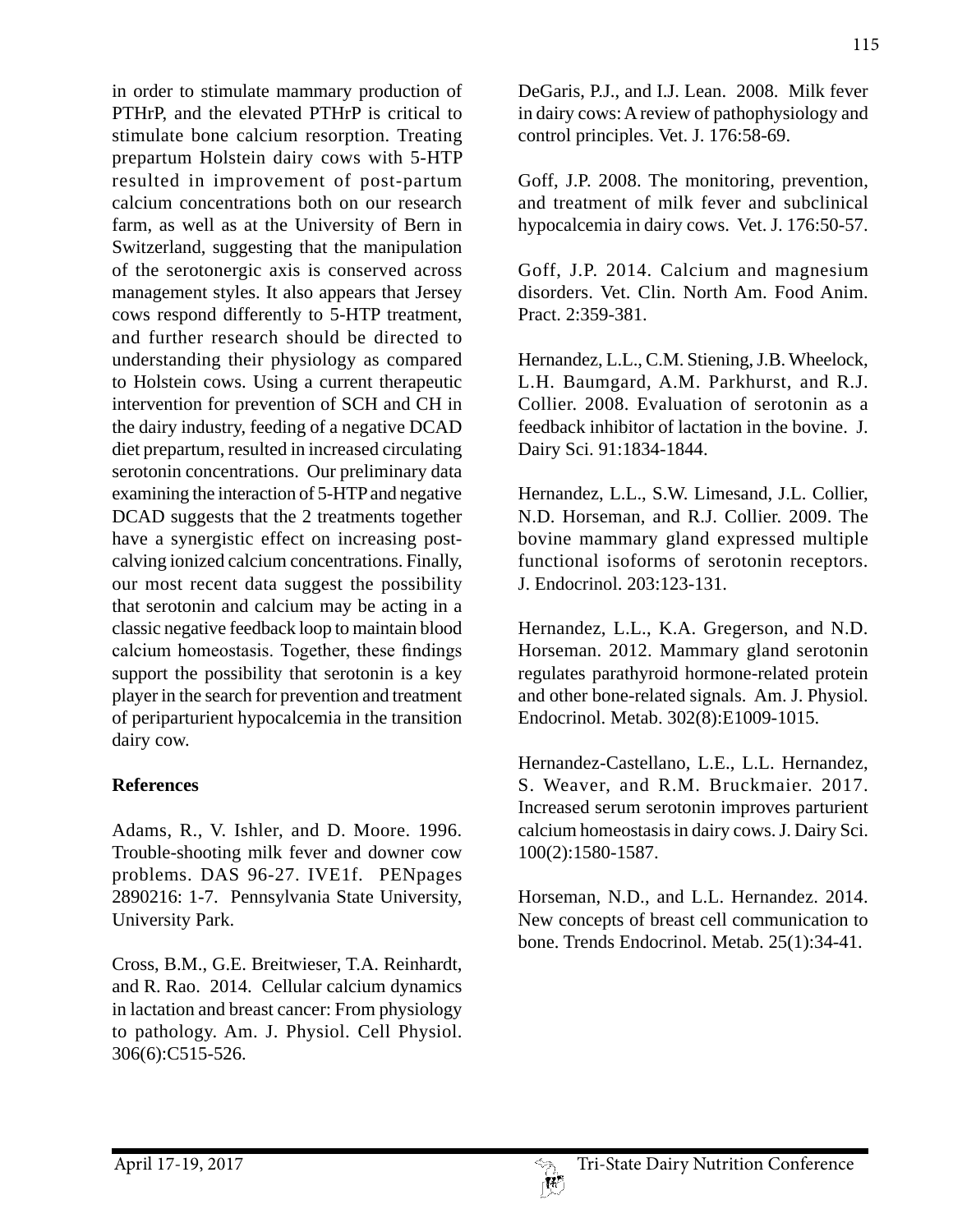Laporta J., T.L. Peters, S.R. Weaver, K.E. Merriman, and L.L. Hernandez. 2013a. Feeding 5-hydroxy-l-tryptophan during the transition from pregnancy to lactation increases calcium mobilization from bone in rats. Domest. Anim. Endocrinol. 44(4):176-184.

Laporta, J., S.A.E. Moore, M.W. Peters, T.L. Peters, and L.L. Hernandez. 2013b. Short communication: Circulating serotonin (5-HT) concentrations on day 1 of lactation as a potential predictor of transition-related disorders. J. Dairy Sci. 96(8):5146-5150.

Laporta, J., K.P. Keil, C.M. Vezina, and L.L. Hernandez. 2014a. Peripheral serotonin regulates maternal calcium trafficking in mammary epithelial cells during lactation in mice. PLoS One. 9(10):e110190.

Laporta, J., K.P. Keil, S.R. Weaver, C.M. Cronick, A.P. Prichard, T.D. Crenshaw, G.W. Heyne, C.M. Vezina, R.J. Lipinski, and L.L. Hernandez. 2014b. Serotonin regulates calcium homeostasis in lactation by epigenetic activation of hedgehog signaling. Mol. Endocrinol. 11:1866-1874.

Laporta, J., S.A.E. Moore, S.R. Weaver, C.M. Cronick, M. Olsen, A.P. Prichard, B.P. Schnell, T.D. Crenshaw, F. Peñagaricano, R.M. Bruckmaier, and L.L. Hernandez. 2015. Increasing serotonin (5-HT) alters calcium and energy metabolism in late-lactation dairy cows. J. Endocrinol. 226(1):43-55.

Matsuda, M., T. Imaoka, A.J. Vomachka, G.A. Gudelsky, Z. Hou, M. Mistry, J.P. Bailey, K.M. Nieport, D.J. Walther, M. Bader, and N.D. Horseman. 2004. Serotonin regulated mammary gland development via an autocrine-paracrine loop. Dev. Cell. 6:193-203.

Moore, S.A.E., J. Laporta, T.D. Crenshaw, and L.L. Hernandez. 2015. Patterns of circulating serotonin (5-HT) and related metabolites in multiparous dairy cows in the periparturm period. J. Dairy Sci. 98(6):3754-3765.

NRC. 2001. Nutrient requirements of dairy cattle. 7th rev. ed. National Academy Press, Washington, DC.

Oetzel, G.R. 1988. Parturient paresis and hypocalcemia in ruminant livestock. Vet. Clin. North Am. Food Anim. Pract. 4(2):351-364.

Oetzel, G. R. 2013. Oral calcium supplementation in peripartum dairy cows. Vet. Clin. North Am. Food Anim. Pract. 2:447-455.

Pai, V.P., and N.D. Horseman. 2008. Biphasic regulation of mammary epithelial resistance by serotonin through activation of multiple pathways. J. Biol. Chem. 283(45):30901-30910.

Pai, V.P., A.M. Marshall, L.L. Hernandez, A.R. Buckley, and N.D. Horseman. 2009. Altered serotonin physiology in human breast cancers favors paradoxical growth and cell survival. Breast Cancer Res. 11(6):R81.

Stull, M.A., V. Pai, A.J. Vomachka, A.M. Marshall, G.A. Jacob, and N.D. Horseman. 2007. Mammary gland homeostasis employs serotonergic regulation of epithelial tight junctions. Proc. Natl. Acad. Sci. 104(42):16708- 16713.

Thiede, M.A. 1994. Parathyroid hormonerelated protein: A regulated calcium-mobilizing product of the mammary gland. J. Dairy Sci. 77:1952-1963.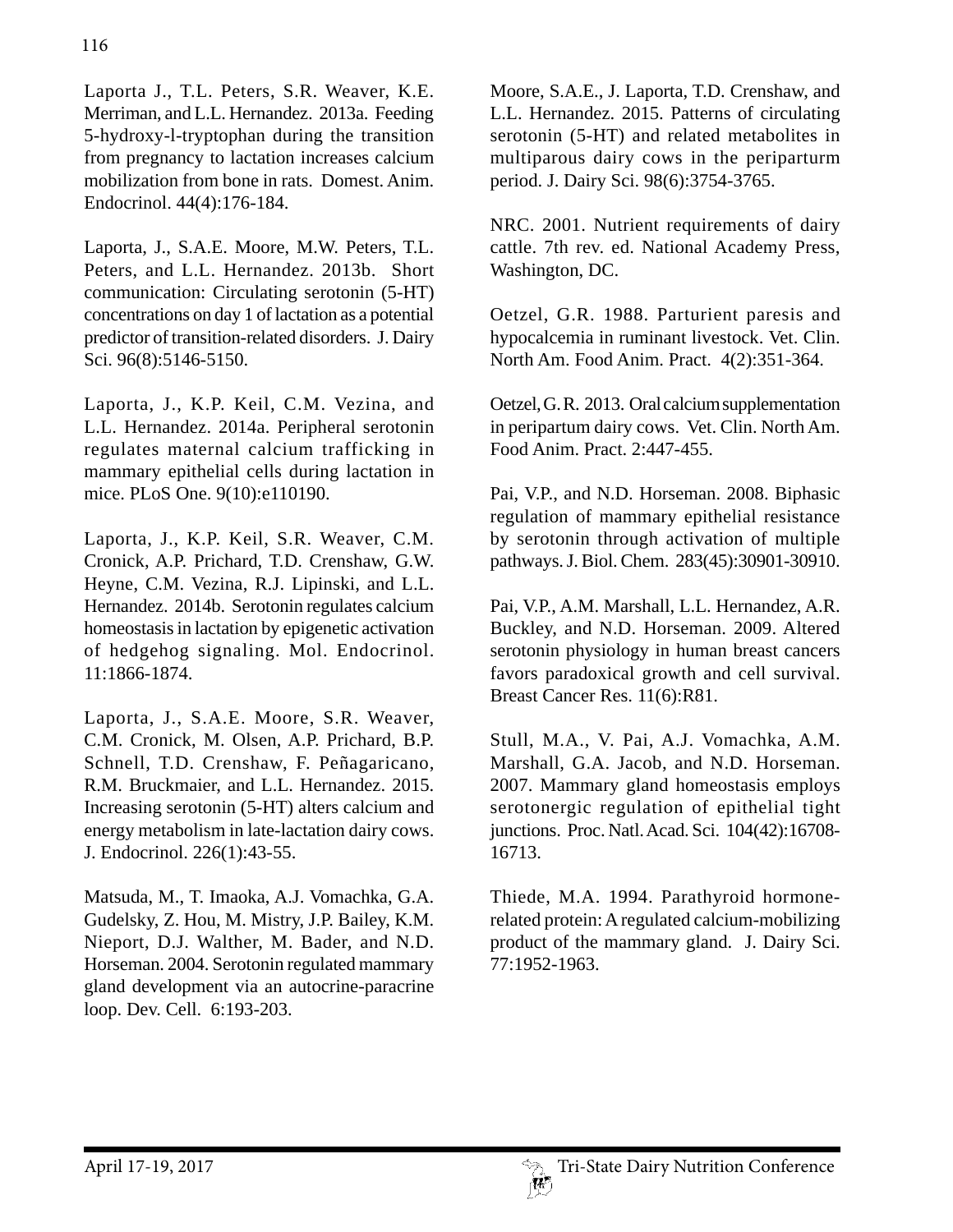VanHouten, J.N., P. Dann, A.F. Stewart, C.J. Watson, M. Pollak, A.C. Karaplis, and J.J. Wysolmerski. 2003. Mammary-specific deletion of parathyroid hormone-related protein preserves bone mass during lactation. J. Clin. Invest. 112(9):1429-1436.

VanHouten, J.N. 2005. Calcium sensing by the mammary gland. J. Mammary Gland Biol. Neoplasia. 10(2):129-139.

VanHouten, J.N., and J.J. Wysolmerski. 2013. The calcium-sensing receptor in the breast. Best Pract. Res. Clin Endocrinol. Metab. 27(3):403- 414.

Wang, L.H., Erlandsen, J. Haavik, P.M. Knappskog, and R.C. Stevens. 2002. Threedimensional structure of human tryptophan hydroxylase and its implications for the biosynthesis of the neurotransmitters serotonin and melatonin. Biochemistry 41(42):12569- 12574.

Weaver, S.R., A.P. Prichard, E.L. Endres, S.A. Newhouse, T.L. Peters, P.M. Crump, M.S. Akins, T.D. Crenshaw, R.M. Bruckmaier, and L.L. Hernandez. 2016. Elevation of circulating serotonin improves calcium dynamics in the periparutm dairy cow. J. Endocrinol. 230(1):105-123.

Wysolmerski, J.J. 2010. Interactions between breast, bone, and brain regulate mineral and skeletal metabolism during lactation. Ann. N. Y. Acad. Sci. 1192:161-169.

Wysolmerski, J.J. 2012. Parathyroid hormone related-protein: an update. J. Clin. Endocrinol. Metab. 97(9):2947-2956.

Wysolmerski, J.J., J.F. McCaughern-Carucci, A.G. Daifotis, A.E. Broadus, and W.M. Philbrick. 1995. Overexpression of parathyroid hormone-related protein or parathyroid hormone in transgenic mice impairs branching morphogenesis during mammary gland development. Development 121: 3539-3547.

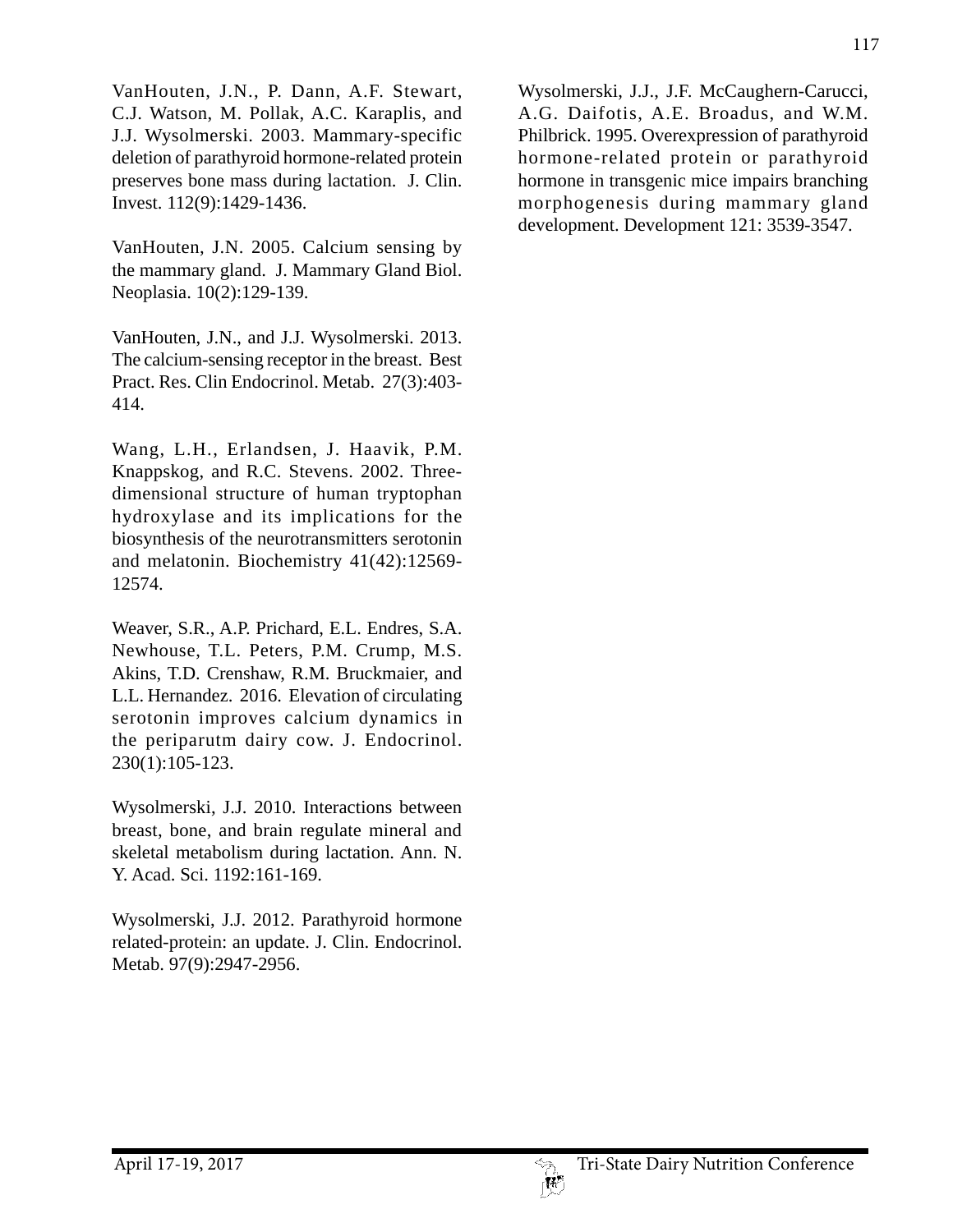

Figure 1. Hypocalcemia is a 'gateway' disease that leads to increased risks of other periparturient diseases (DeGaris and Lean, 2008).